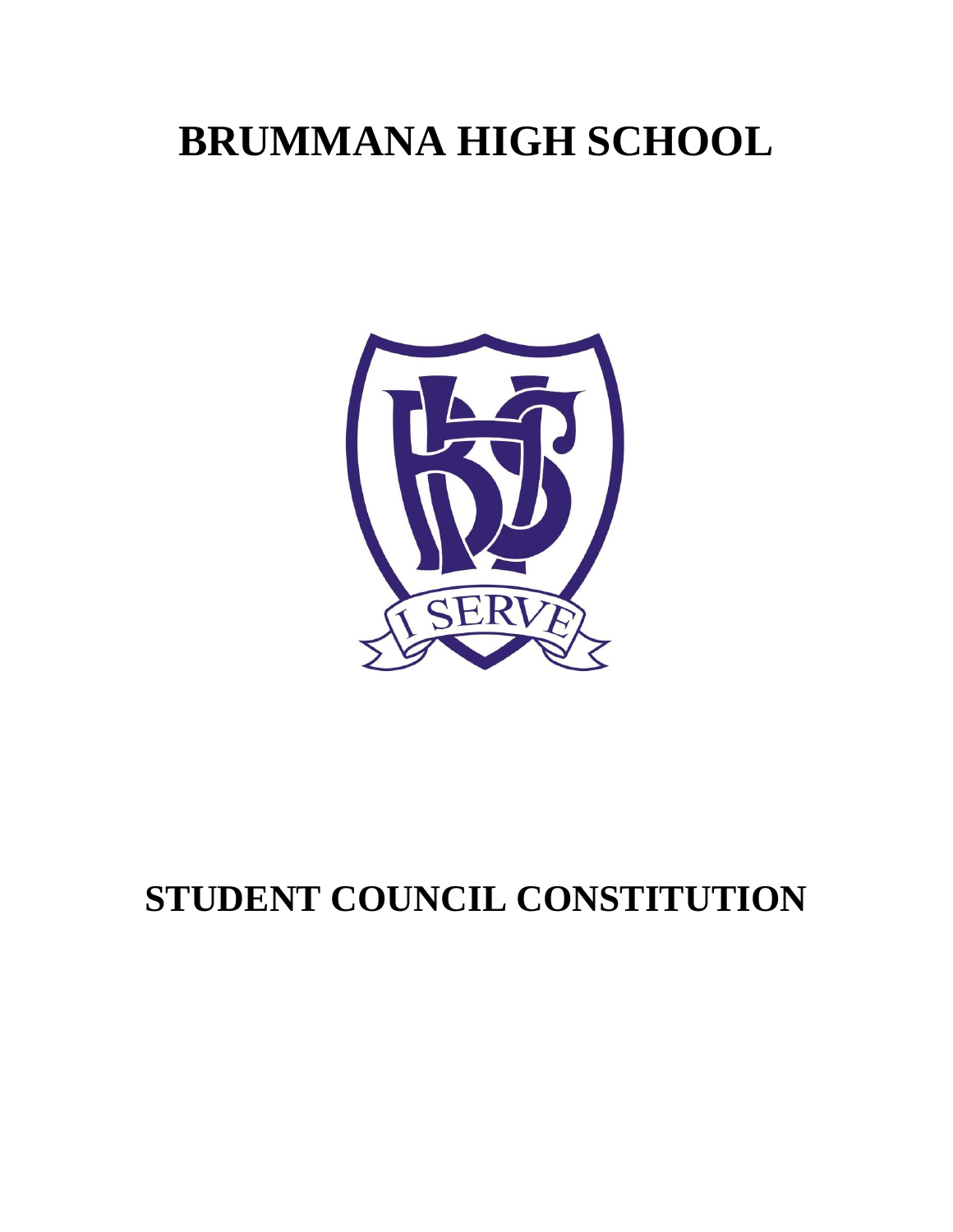**Created in December 2013**

**Last Amended: November 2019**

**By Chadi Nakhle – Head of Secondary Section**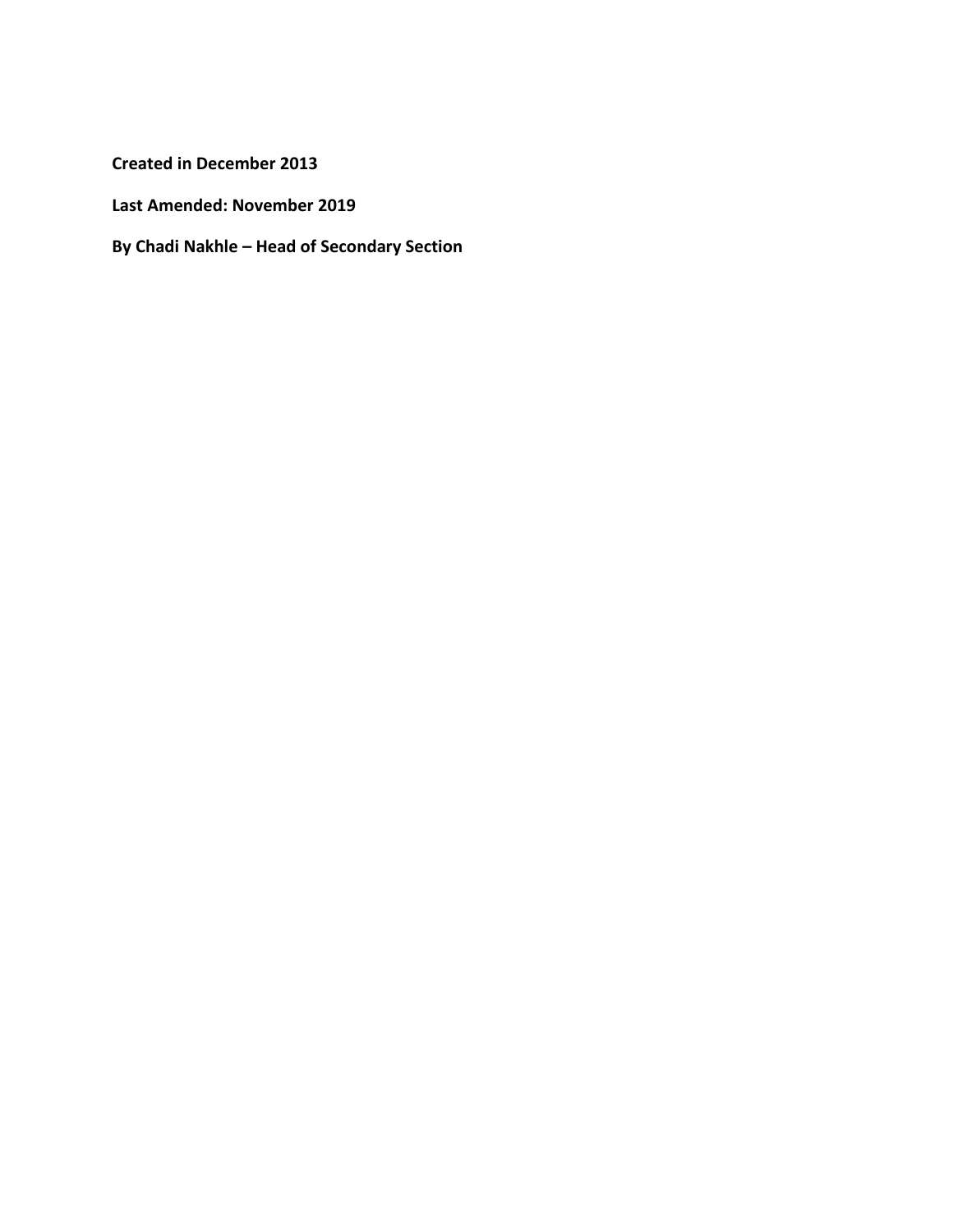#### **Article I: Name**

This constitution is in place to outline and guide the activities of **Brummana High School Student Council (BHSC**).

# **Article II: Purpose**

The purpose of BHSC shall be:

**1 –** To represent the students of Brummana High School.

**2 –** To communicate the concerns of students to the administration, through the appropriate channels that will be discussed in Article VIII.

**3 –** To promote and enhance the school's spirit and motto, through initiatives of activities and community service opportunities that will be subject to the administration's approval, through the appropriate channels that will be discussed in Article VIII.

# **Article III: Authority**

**Section 1:** All powers of BHSC are delegated to it by the school's Principal.

**Section 2:** The powers of BHSC are continuously subject to amendments and modifications by the Principal, upon the needs, without prior notice. The Principal will inform BHSC of any changes through the appropriate channels that will be discussed in Article VIII.

**Section 3:** All actions, initiatives and/or ideas advanced by BHSC are subject to review, and possible veto, from the Principal.

**Section 4:** The Principal appoints the Head of Secondary Section as Advisor of BHSC. The Advisor shall guide and help BHSC in its activities and projects, after acquiring the necessary approval from the Principal on those activities and projects, as mentioned in section 3.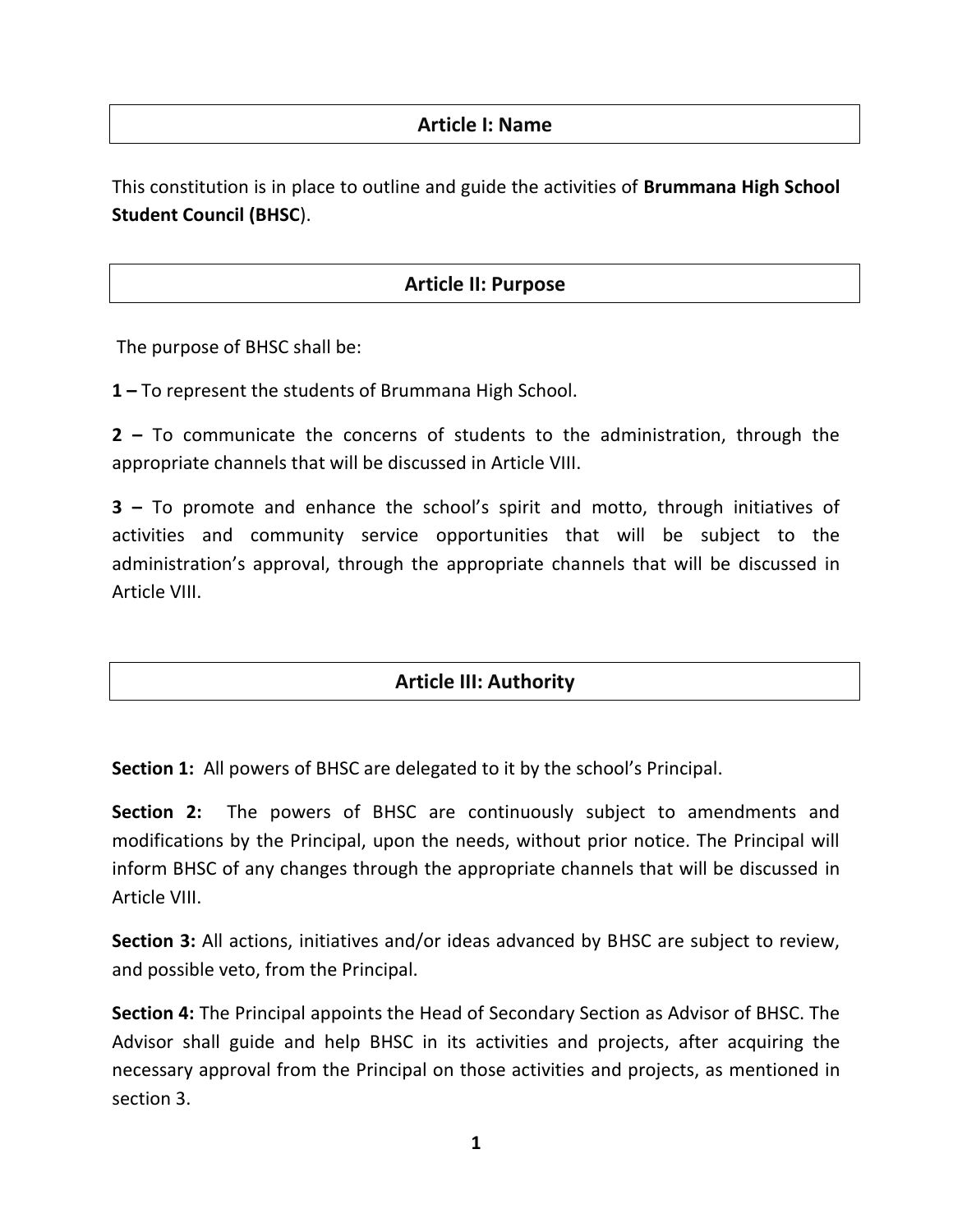# **Article IV: Organization and Membership**

**Section 1:** BHSC shall consist of the following: A President, a Vice-President and one representative for each grade level, in each of the two curricular programmes: Lebanese (LP) and International (IP) programmes (including the International Baccalaureate (IB) students). Students eligible to vote and/or run for BHSC, are students of grade 9 through 12.

The Organization therefore will be as follows:

- The President, elected from the senior year (LP, IP or IB2), by all students of grades 9 to 12 LP and IP.
- The Vice-President, elected from grade 11 IP, Secondary 2 LP or IB1 by all students of grades 9 to 12 LP and IP.
- One representative for grade 9 LP and one representative for grade 9 IP, each elected by their classmates of the same grade level and programme.
- One representative for Secondary 1 LP and one representative for grade 10 IP, each elected by their classmates of the same grade level and programme.
- One representative for Secondary 2 LP, one representative for grade 11 IP and representative for IB1 each elected by their classmates of the same grade level and programme.
- One representative for Secondary 3 LP, one representative for grade 12 IP and One representative for IB2, each elected by their classmates of the same grade level and programme.

The total number of council members is 12.

**Section 2:** Officers within BHSC are: The President and the Vice-President elected by all eligible voters. In addition, a Secretary and a Treasurer will be elected by BHSC members during their first meeting. Any representative can run for either one of the two latter officers' positions, except the President and the Vice-President. The four officers are the members of the Executive Committee (EC) within BHSC.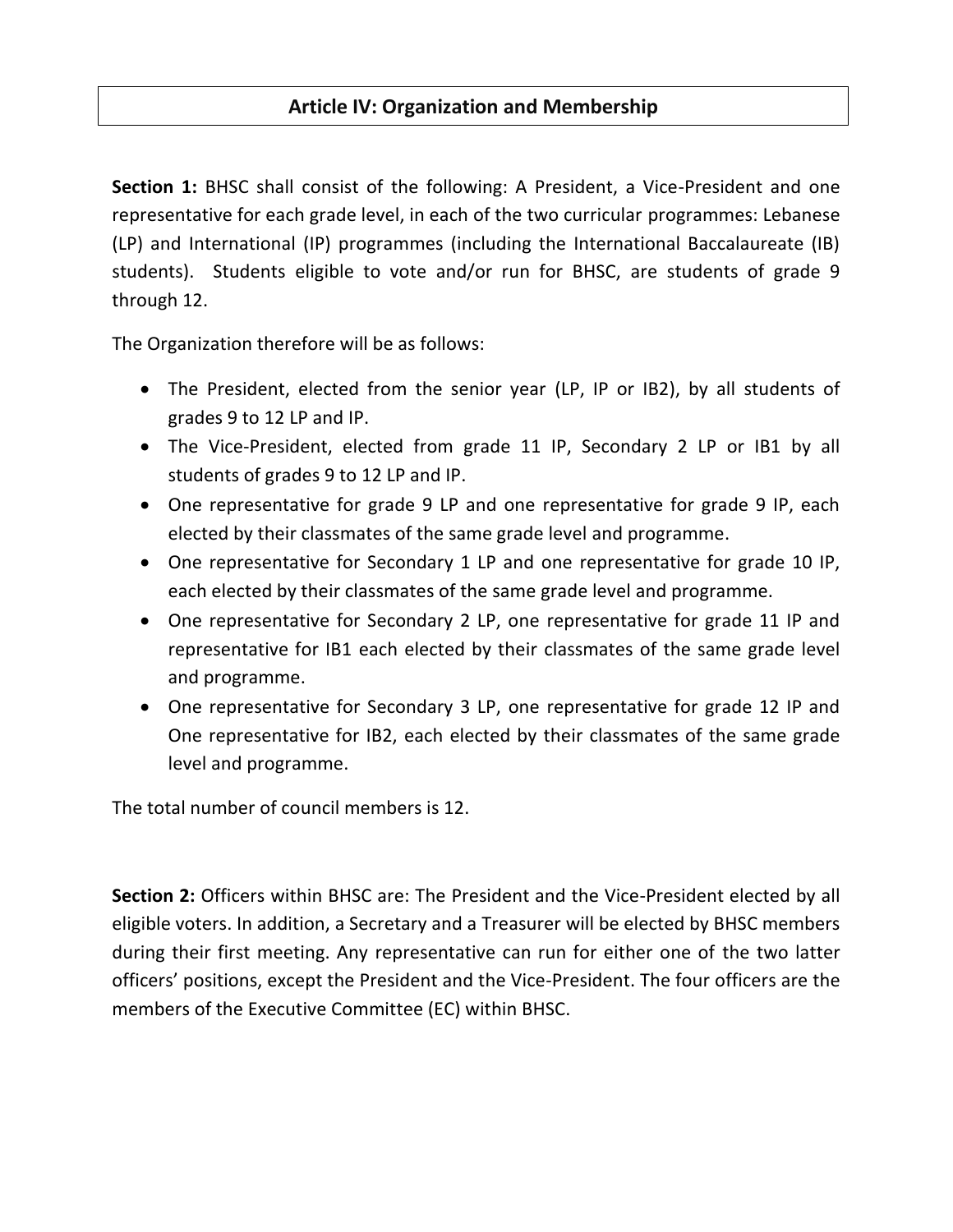# **Article V: Duties of BHSC members and Committees**

**Section 1:** The President of BHSC shall:

**1 –** Conduct and chair BHSC meetings and is a voting member like all others. In case of a tie in votes, the President's vote will serve as the tie-breaker.

**2 –** Conduct and chair EC meetings.

**3 –** Set the agenda for BHSC and EC meetings.

**4 -** Represent BHSC, and the entire student body whenever appropriate.

**5 –** Be accountable for any inquiry from the Principal and/or the Advisor, related to BHSC and/or EC.

**Section 2:** The Vice-President of BHSC shall:

**1 –** Assist the President in conducting BHSC and EC meetings and attend the meeting as a voting member.

**2 –** Assist the President in setting the agenda for BHSC and EC meetings.

**3 –** Shall chair and conduct BHSC and EC meetings in the absence of the President.

**4 –** Represent BHSC, and the entire student body whenever appropriate, in the absence of the President

**5 –** Be accountable for any inquiry from the Principal and/or the Advisor related to BHSC and/or EC in the absence of the President.

**6 –** Chair BHSC starting the following academic year, until the new council is elected.

**Section 3:** The Secretary of BHSC shall:

**1 –** Attend BHSC and EC meetings as a voting member.

**2 –** Take attendance in every meeting and record absences to be reported in the minutes of meetings.

**3 –** Keep record of the meetings' minutes and email them to all stakeholders: BHSC Officers, BHSC members, the Principal and BHSC Advisor.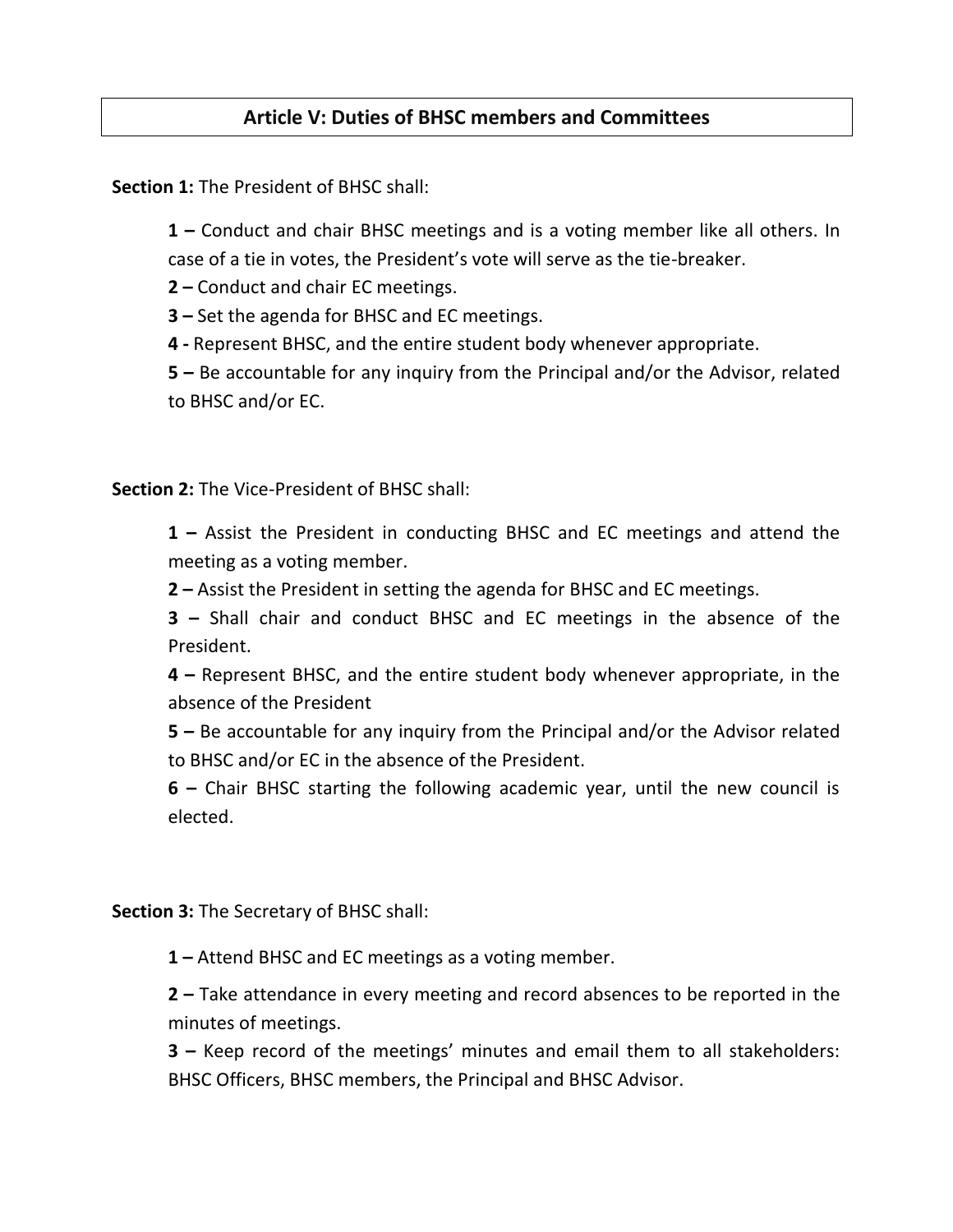**Section 4:** The Treasurer of BHSC shall:

**1 -** Attend BHSC and EC meetings as a voting member.

**2 –** Manage BHSC funds and account in the school's accounting department.

**3 –** Create a budget, with the help of BHSC Advisor. This budget will cover the whole term of BHSC until the next elections.

**4 –** Give a budget overview in every BHSC and EC meetings. The item should be a permanent one on every meeting's agenda.

**5 –** Initiate and lead financing activities after receiving the necessary approval of BHSC and the school's administration.

**Section 5:** BHSC members or Students' Representatives shall:

**1 –** Attend all BHSC meetings as voting members.

**2 –** Report and represent the views of their grade level classmates in BHSC meetings.

**3 –** Assist prefects in class-related duties whenever necessary.

**4 –** Report BHSC news and activities to their grade level classmates.

**Section 6:** EC's main duties are:

**1 –** To prepare the agenda for BHSC meetings.

**2 -** To implement and follow up the decisions taken by BHSC, after receiving the approval of the Principal through the proper channel to be discussed in Article VIII.

**3 –** EC does not have the right to take a decision and implement it without going back to BHSC to get the necessary votes for it, and then the final approval of the Principal.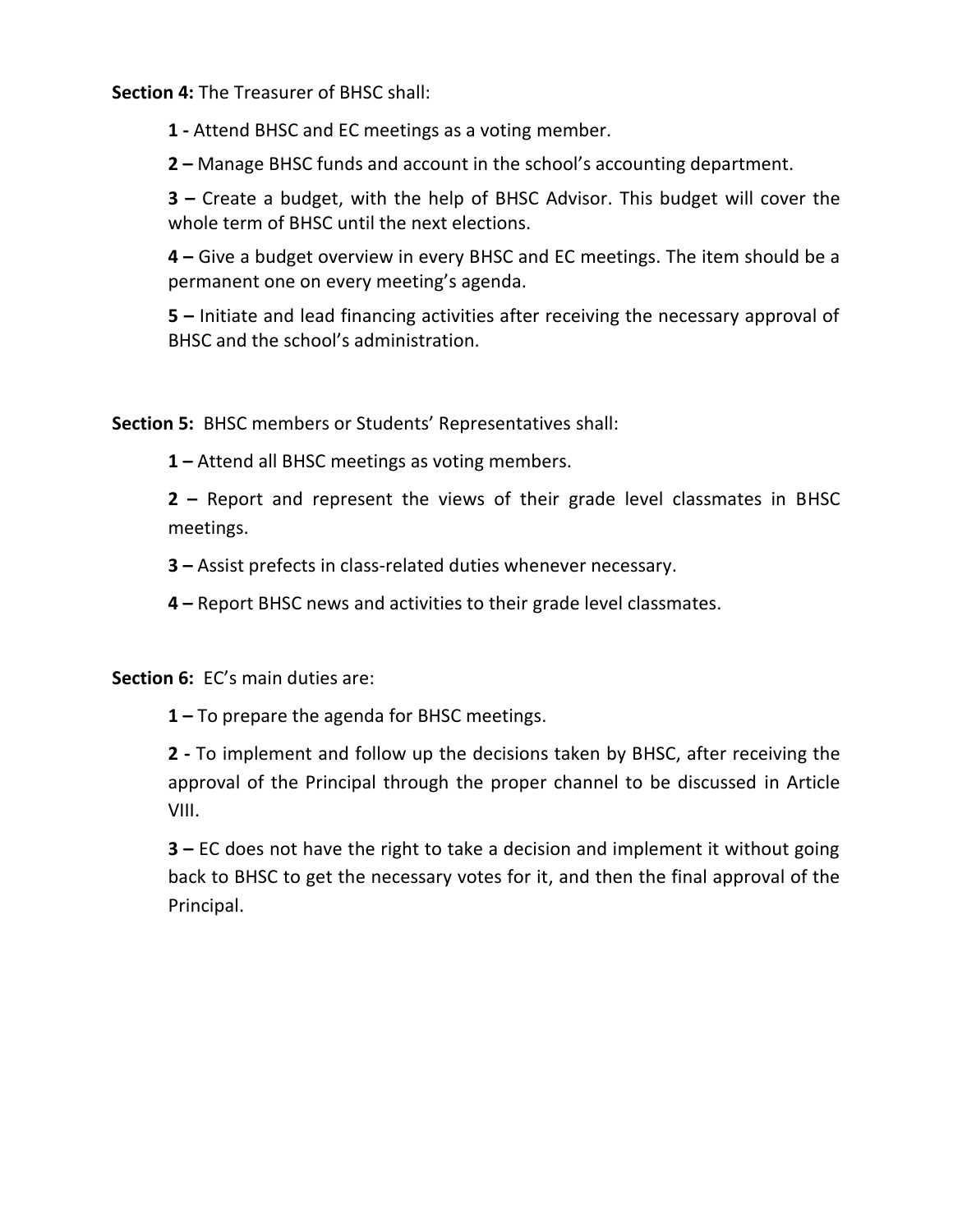# **Article VI: Nominations and Elections**

**Section 1:** The Election committee shall include the Prefect Leadership Team (PLT) consisting of the Head Boy, the Head Girl and the five Deputy-Heads, unless they are running for any position within BHSC, and will be chaired by the Head of Secondary Section.

**Section 2:** Students eligible for any position in the council should have a clear Conduct record and a minimum average of 70. Students eligible to run for the officers' positions of President and Vice-President, and in addition to the previously mentioned requirements, should be BHS students for at least one academic year before they can run for elections. Prefects have the right like their schoolmates to run for BHSC elections.

**Section 3:** All students willing to run for BHSC elections must submit a nomination paper to the Elections Committee and respect the deadlines assigned by the latter. In addition, all students running for elections must attend any meeting that the Elections committee might hold to discuss election matters, unless their absence is justified. The candidates for the presidency of BHSC shall deliver a speech to all eligible voters, in the assembly preceding the elections date.

**Section 4:** All elected officers and members of BHSC shall serve a one-year term. Elections will be held in the month of October of every year. The President of BHSC who is a senior, along with the three other senior representatives, shall serve till the end of the academic year in July. Then the Vice-President elected as a grade 11 Student, shall chair BHSC during the month of September the next academic year, when he becomes a senior. The vice-president shall help in preparing for the elections in the month of October.

**Section 5:** On the day of elections, the election committee will meet in the morning with the Principal who will give them his final instructions. The voting boxes will all be locked in front of the Principal who will ensure the boxes are initially empty. The Principal shall keep the keys to the voting boxes.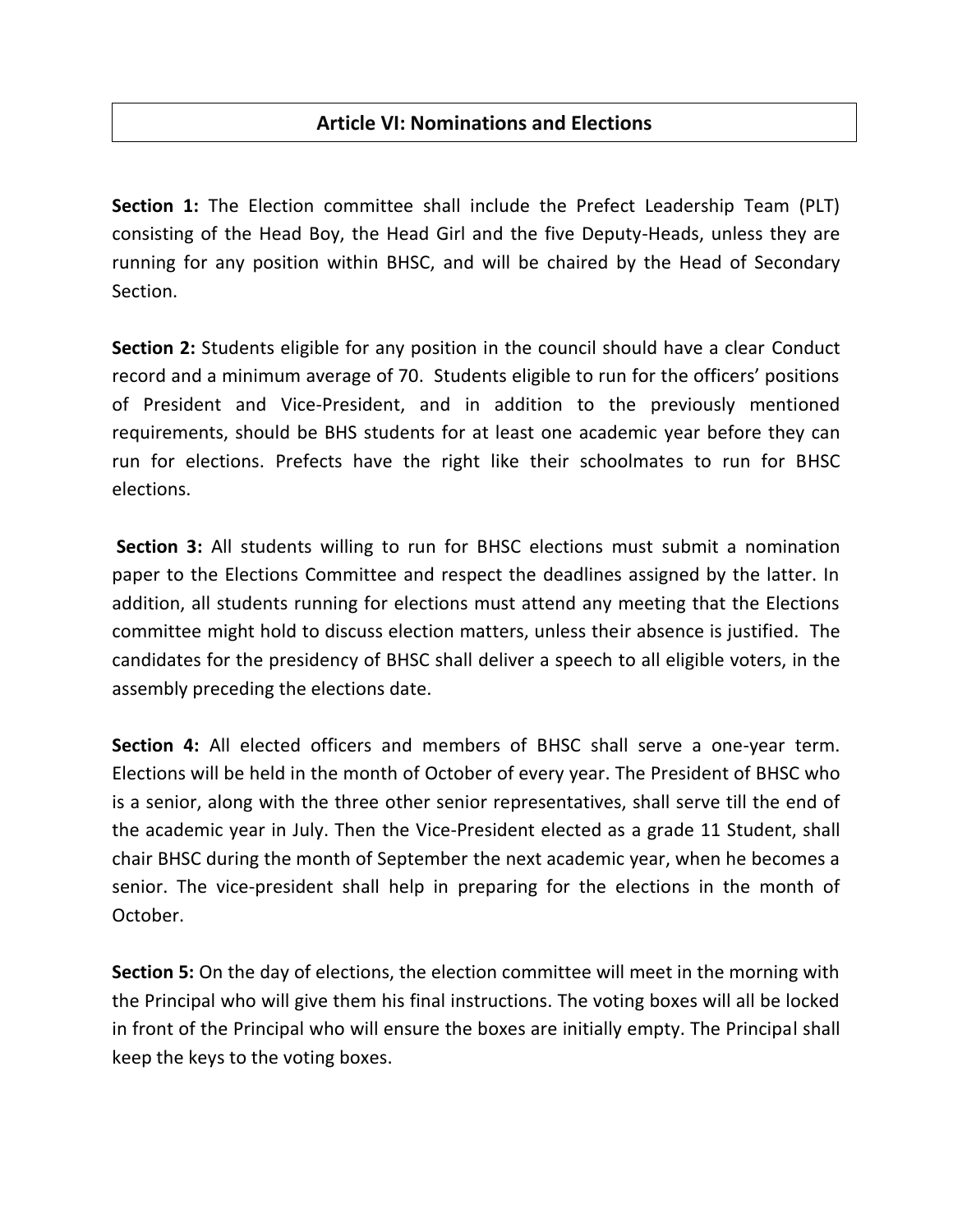**Section 6:** Voting will take place in a collective place. Students of each class will vote for three candidates: Their class representative, the Vice-President and President. Voting is anonymous. Students should be given privacy to write down the names of the candidates. The voter will put his/her paper in the election box that is locked. Only the names and family names of the candidates are to be written on the papers. Any other detail, drawing, sign, smileys etc. will cause the cancellation of the paper. Each voter shall sign his/her name on the attendance sheet right after voting.

**Section 7:** After completing the voting process, the election committee will return with all the boxes, to meet with the Principal. The Principal will unlock the boxes. The count will be performed by the elections committee who will record the number of votes every candidate receives, and then count the papers and ensure the papers number is exactly the same as the voters' signatures on the attendance sheets. All candidates are allowed to be present during the count. The election committee will hand in the final results to the Principal who shall declare all the results including the elected officers and members. The results will be communicated to students through a memo issued by the Principal's office. The Principal's memo along with the committee's report shall be documented by the school's administration, for any future inquiry.

**Section 8:** The elected candidate should have received the relative majority of the votes. Relative majority is the highest number of votes among all the competitors running for the same position. Thus the election will be made in one step, as no absolute majority (51%) is required. In case of a tie, the election will be repeated preferably on the same day for that particular position, only between the candidates who had a tie.

**Section 9:** Officers and members of BHSC represent the student body of BHS, and thus they should reflect the image and values of the school, whether during or outside school time. The elected representatives will remain in office as long as they are maintaining a clean conduct record and an average of 70. The Principal has the right to dismiss any officer or member for misbehavior, abuse of power or low academic achievement at any point. The voters can also revoke the membership of any officer and/or member by getting a petition signed by two-third of the eligible voters for that position. Officers and members can also choose to resign from office at any point for personal or academic reasons. In all the cases stated above, the candidate who ranked second for the same position during the elections will be appointed by the Principal.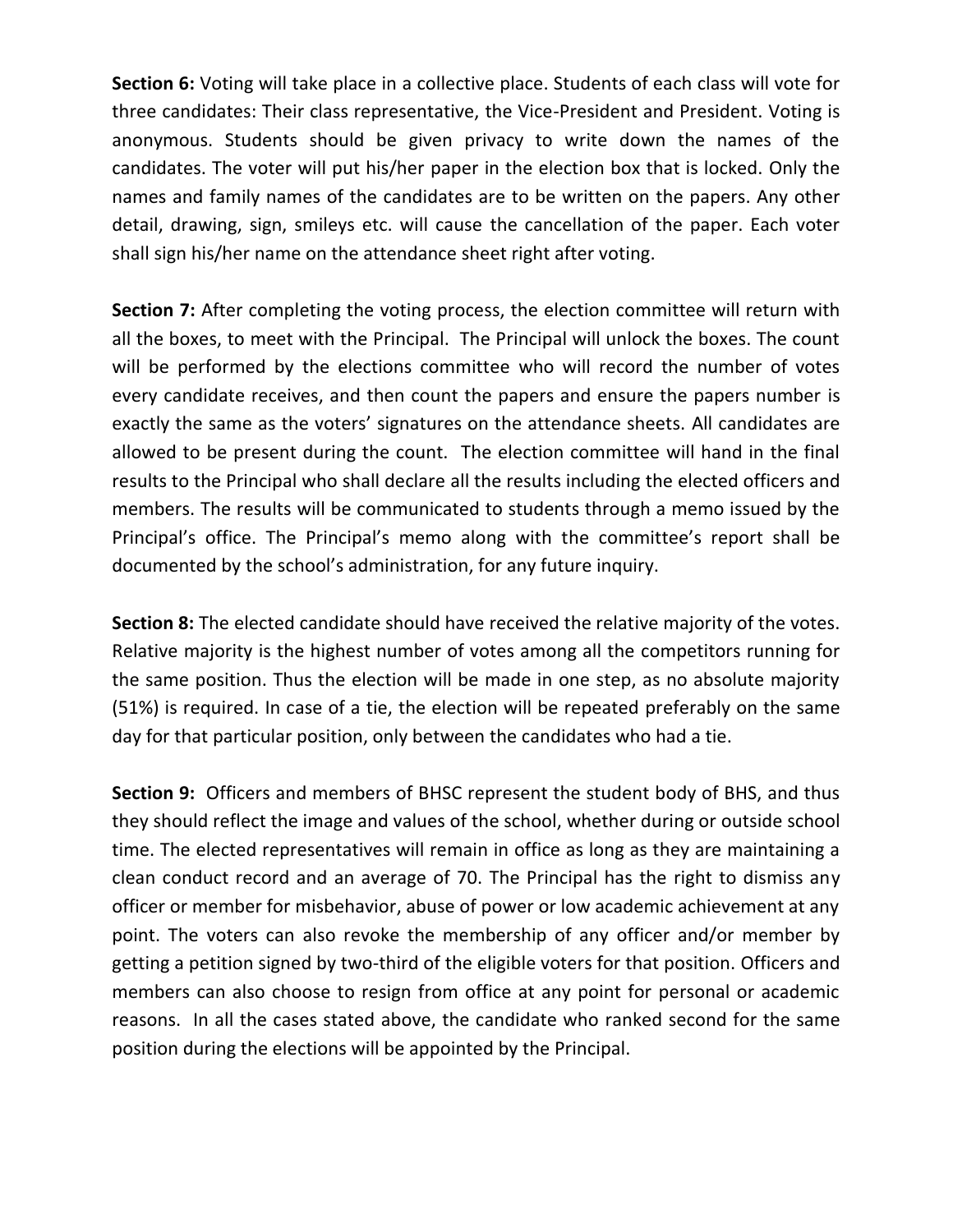**Section 10:** The Principal also reserves the right to dissolve BHSC at any time for collective misbehavior or power abuse. In this case, the Principal shall decide whether to appoint a new BHSC formed by candidates who ranked second in the elections, or call for new elections within two weeks from that date.

# **Article VII: Meetings & Internal Voting**

**Section 1:** BHSC shall meet every first Monday of each month, after school. The agenda for the meeting shall be prepared by EC, and emailed to all members and stakeholders, a week prior to the meeting. In case the first Monday of the month is a holiday or the school is closed for any reason the meeting will be rescheduled. Every student, as well as the BHSC's Advisor and/or any staff member, are welcome to attend BHSC monthly meetings, as observers.

EC meetings are held every Monday after school except on the Monday reserved for BHSC meetings. In case any EC meeting happens to be on a holiday, EC will reschedule its meeting.

For a meeting to take place, at least two-third of the members should be present, with the presence of either the President or Vice-president. In this case, BHSC cannot hold its meeting unless 7 members are present: The President and six other members (the Vice-President could be one of them) or in the absence of the President, the Vice-President and six other members.

For EC, the president and two other members can conduct the meeting (the Vice-President could be one of them) or in the absence of the President, the Vice-President and two other members can conduct a meeting.

In case the required number of members is not met for any BHSC or EC meeting, the meeting will be rescheduled.

All BHSC and EC meetings shall be suspended, a week prior and during midyears and finals.

**Section 2:** The Principal can call for an urgent BHSC or EC meeting at any time. The Advisor of BHSC can also call for an urgent meeting after receiving the approval of the Principal. The student body can call for an extraordinary meeting of BHSC as well, in case they launch a petition and gather two-third of all voters' signatures.